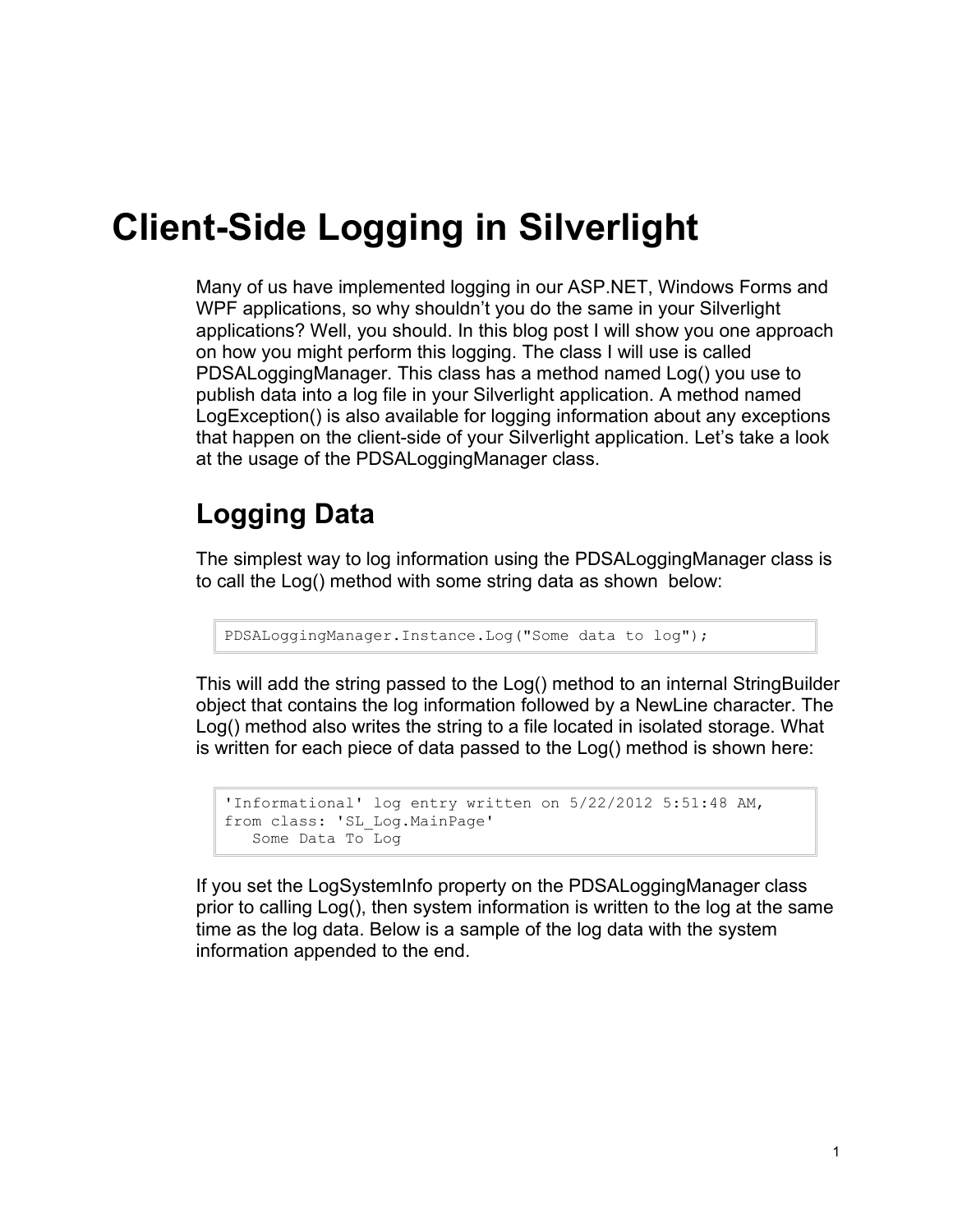```
---------------------------------------------------------
'Informational' log entry written on 5/22/2012 5:51:48 AM, 
from class: 'SL_Log.MainPage'
   Some Data To Log
System Information
   DateTime=5/22/2012 5:51:48 AM
    Current URL=file:///D:/MyStuff/BlogEntries/2012/
      Samples/SL-Log/SL-Log/Bin/Debug/SL_LogTestPage.html
    OSVersion=Microsoft Windows NT 6.1.7601 Service Pack 1
    OSName=Windows 7
    CurrentAssemblyName=PDSA.Silverlight, Version=5.0.0.0,
        Culture=neutral, PublicKeyToken=null
   MainAssemblyName=SL-Log, Version=1.0.0.0, Culture=neutral,
        PublicKeyToken=null
    AppDomainName=Silverlight AppDomain
    UserLanguage=en-US
    CompanyName=PDSA, Inc.
    ProductName=Silverlight Logging
    Description=Silverlight Logging
    Title=Silverlight Logging
    Copyright=Copyright © 2012 by PDSA, Inc.
    ApplicationVersion=1.0.0.0
    Stack Trace={LogInfoSample,btnLogInfo_Click}
-----------------------------------------------------------
```
The system information added to the end of the log comes from another class called PDSASystemInfo. Note that I blogged about this class earlier, so check out my previous blog entry at

http://weblogs.asp.net/psheriff/archive/2012/05/20/retrieve-systeminformation-in-silverlight.aspx for information on this class and how that data was gathered.

### **Passing Extra Data to Log**

You have an additional overload on the Log() method that takes a generic Dictionary<string, string> object you load with key/value pairs of data. Call this version of Log() like the following:

```
Dictionary<string, string> extra = 
   new Dictionary<string, string>();
extra.Add("CustomerId", "1");
extra.Add("StateCode", "CA");
PDSALoggingManager.Instance.Log("Some data to log", extra);
```
Passing a key/value pair passed into the Log() method you can add any amount of extra data you want to your log very simply. When this log entry is written, you end up with an entry that looks like the following: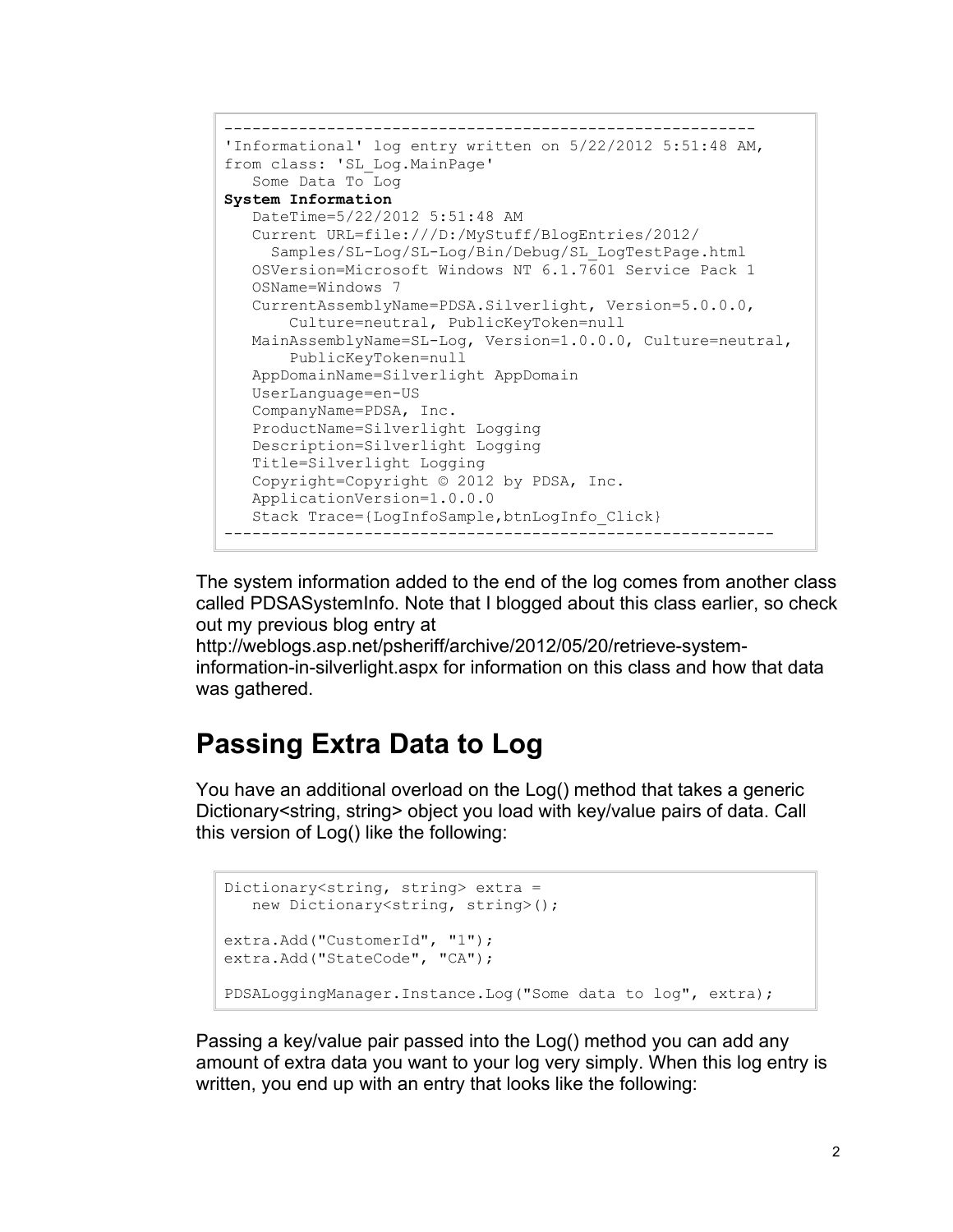```
'Informational' log entry written on 5/22/2012 5:53:47 AM, 
from class: 'SL_Log.MainPage'
    Some data to log
Extra Values Passed In From Application
   CustomerId=1
    StateCode=CA
```
#### **The Log Method**

Let's now take a look at the Log() method in the PDSALoggingManager class. When you pass in a single string value, the following version of the Log() method is called.

```
public void Log(string value)
{
   this.Log(value, "Informational", null);
}
```
This method calls another overload of the Log() method to which you can pass in the "type" of log entry you are writing and a null in place of the Dictionary object. By default, the Log() method uses "Informational" as the log type. You can pass in whatever value you wish for this type.

The 2<sup>nd</sup> overload of this method is the one that you pass in the Dictionary object to. This method calls the same Log() method as the previous one, but this time passes the extra values from the Dictionary object.

```
public void Log(string value,
   Dictionary<string, string> extraValues)
{
  this.Log(value, "Informational", extraValues);
}
```
Now, let's look at the version of the Log() method that does the actual work of logging the string data, the type and optionally the extra dictionary values you might pass in. The first thing Log() does is to call a method named GetCallingClassName(). This method will be shown later, but it is used to retrieve the name of the method in your Silverlight application that called the Log() method. Next, it calls a method named Format() that will format the log data into what you saw earlier in this blog. Finally, the entry is written to isolated storage.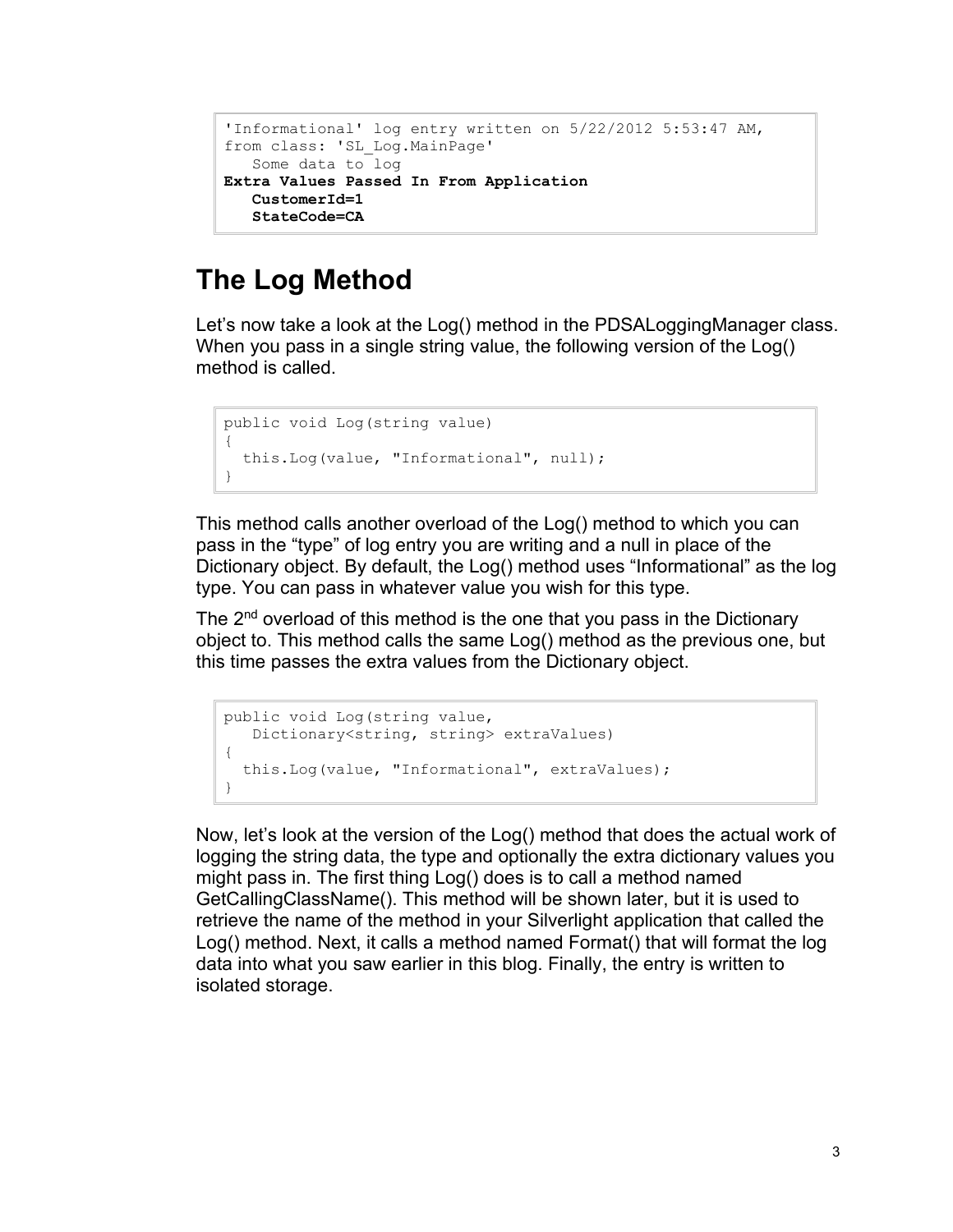```
public void Log(string value, string logType,
  Dictionary<string, string> extraValues)
{
  IsolatedStorageFile file = null;
   string message = string.Empty;
  try
   {
    // Get the name of the calling method
    CallingClassName = GetCallingClassName();
    // Format the log entry
    message = Format(value, logType, extraValues);
     file = IsolatedStorageFile.GetUserStoreForSite();
     using (IsolatedStorageFileStream fs = new 
        IsolatedStorageFileStream(LogFileName, 
          FileMode.Append, file))
     {
       using (StreamWriter sw = new StreamWriter(fs))
 {
         sw.WriteLine(message);
 }
     }
   }
   catch (Exception ex)
   {
     TheLog.Append("Exception Occurred in Log() method" +
       Delimiter + ex.ToString());
   }
   finally
   {
     if (file != null)
      file.Dispose();
   }
}
```
#### **Format Method**

The Format() method is used to put the log entry into a readable format. A StringBuilder object, named sb, is what is used to format the data and concatenate all of the data together. Once all of the data is gathered up, this local StringBuilder object is appended to the 'TheLog' property. This property is kept in memory so you can retrieve the log during the running of your application without having to read the data from the isolated storage file. This property is also used to log any exception that occurs within the PDSALoggingManager class itself.

Notice there is another property called Delimiter that is used to separate each line of the log. This property is initialized in the constructor of the PDSAloggingManager class to Environment.NewLine.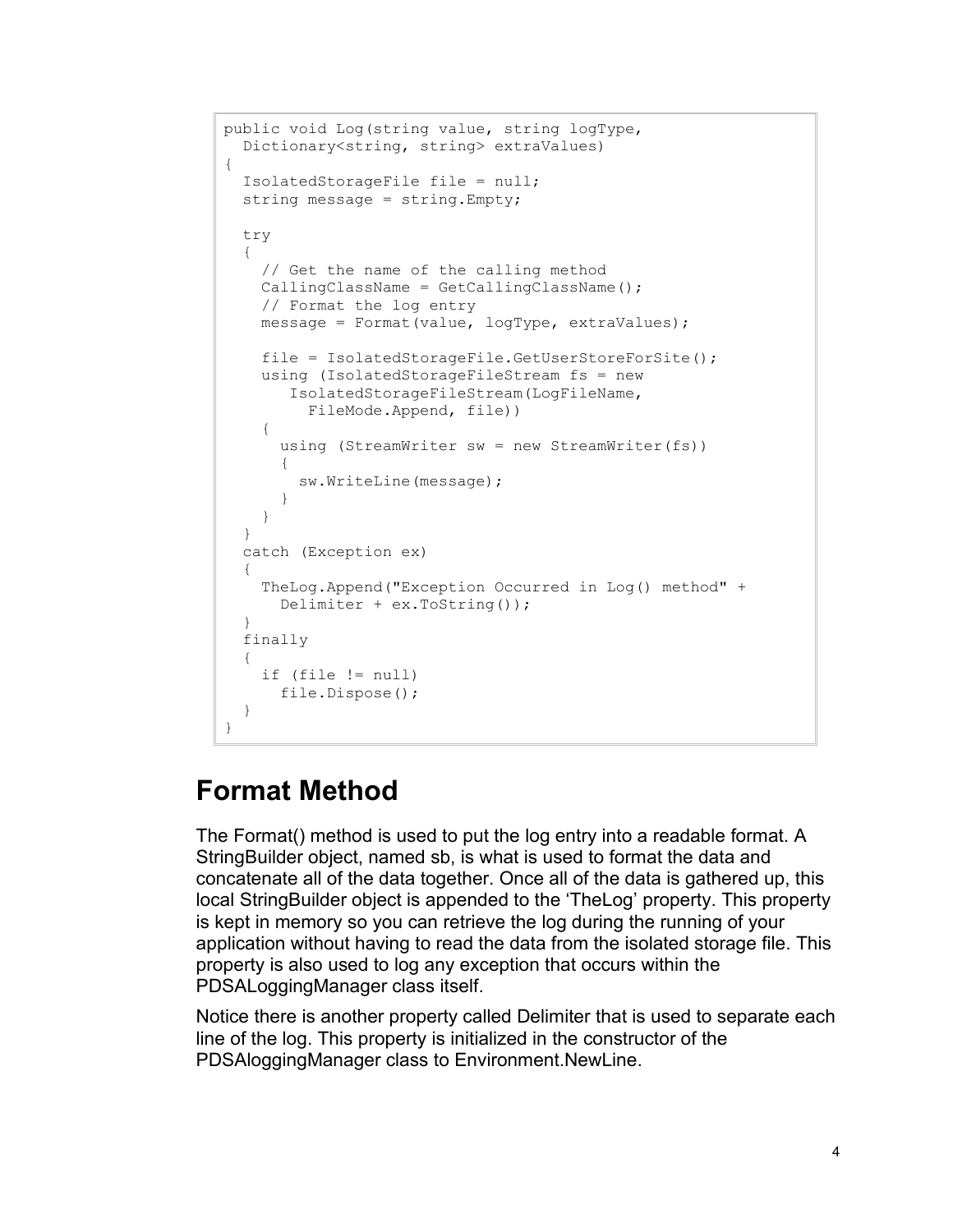```
protected virtual string Format(string value, string logType,
                 Dictionary<string, string> extraValues)
{
  StringBuilder sb = new StringBuilder(512);
   if (string.IsNullOrEmpty(Delimiter))
    Delimiter = Environment.NewLine;
  if (LogSystemInfo)
     sb.Append(new string('-', 200) + Delimiter);
 sb.Append("'" + logType + "'');
   sb.Append(" log entry written on " 
             + DateTime.Now.ToString());
  if (!string.IsNullOrEmpty(CallingClassName))
    sb.Append(", from class: '" + CallingClassName + "'");
  sb.Append(Delimiter);
  sb.Append(" " + value + Delimiter);
  // Add on Extra Values
  sb.Append(FormatKeyValuePairs(extraValues));
  if (LogSystemInfo)
   {
     PDSASystemInfo si = new PDSASystemInfo();
     sb.Append(si.GetAllSystemInfo(Delimiter));
     sb.Append(Delimiter);
     sb.Append(new string('-', 200) + Delimiter);
  }
  // Append to the main log property
  TheLog.Append(sb.ToString());
  return sb.ToString();
}
```
A property called LogSystemInfo is initialized to true in the constructor of this class. If set to true, then system information is gathered from the PDSASystemInfo class and appended to the log. If there are any extra values passed in the Dictionary object, those values are also appended to the log. These are formatted in the FormatKeyValuePairs() method. You can look up this method by downloading the code for this blog entry. See the end of this blog for instructions on how to get this article and the associated code sample.

#### **GetCallingClassName Method**

The PDSALoggingManager and PDSASystemInfo classes are located in a DLL named PDSA.Silverlight and is referenced from your Silverlight application. It is, of course, a best practice to put generic classes like this into a separate DLL. However, there is another benefit we derived from doing this. We want to retrieve the name of the method that called the Log() method so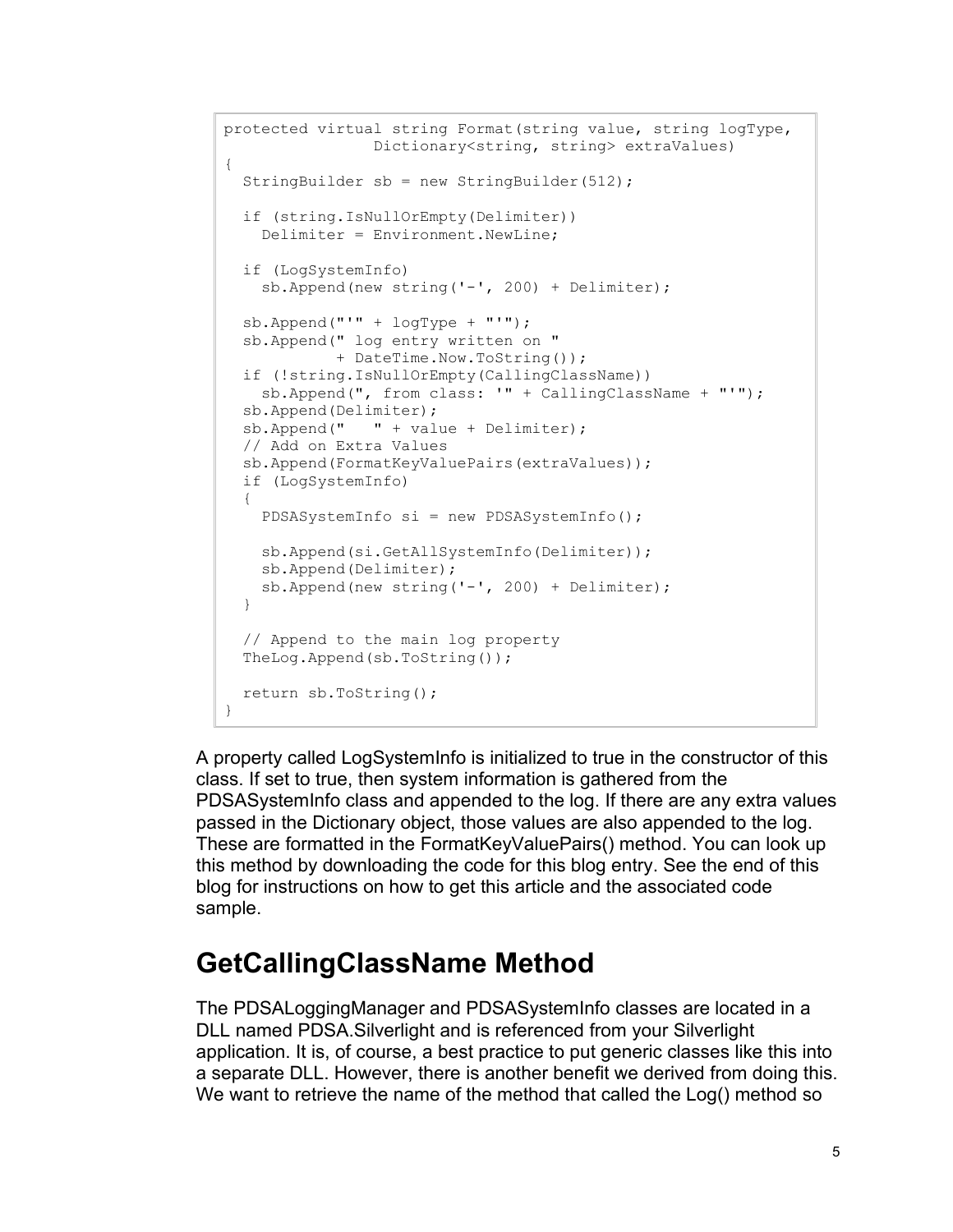we can record where Log() was called from. The StackFrame object is used to retrieve each method in the stack trace. As we grab each method we can check the method to see if it is in the current assembly and if it is, we will ignore it. However, once we find a method that is in a different assembly, we can assume that this is the assembly and method that called the Log() method.

```
public string GetCallingClassName()
{
  int loop = 0;
  string ret = string.Empty;
  string currentName = 
     Assembly.GetExecutingAssembly().FullName;
  try
   {
    StackFrame sf = new StackFrame(loop);
    while (sf.GetMethod() != null)
\{ // Don't get any methods contained in this assembly.
       if (sf.GetMethod().DeclaringType.Assembly.FullName != 
           currentName)
 {
         ret = sf.GetMethod().DeclaringType.FullName;
         break;
       }
     loop++; sf = new System.Diagnostics.StackFrame(loop);
    }
   }
  catch
   {
     // Do nothing
   }
  return ret;
}
```
#### **Logging Exceptions**

In addition to logging string data, you might also wish to log exception data. To facilitate this I added a LogException() method. This method will accept an Exception object. By default, this method simply takes the result of the ToString() method on the exception object and passes it to the Log() method. However, you could modify this to retrieve any additional information from the Exception object that you want and pass that to the Log() method.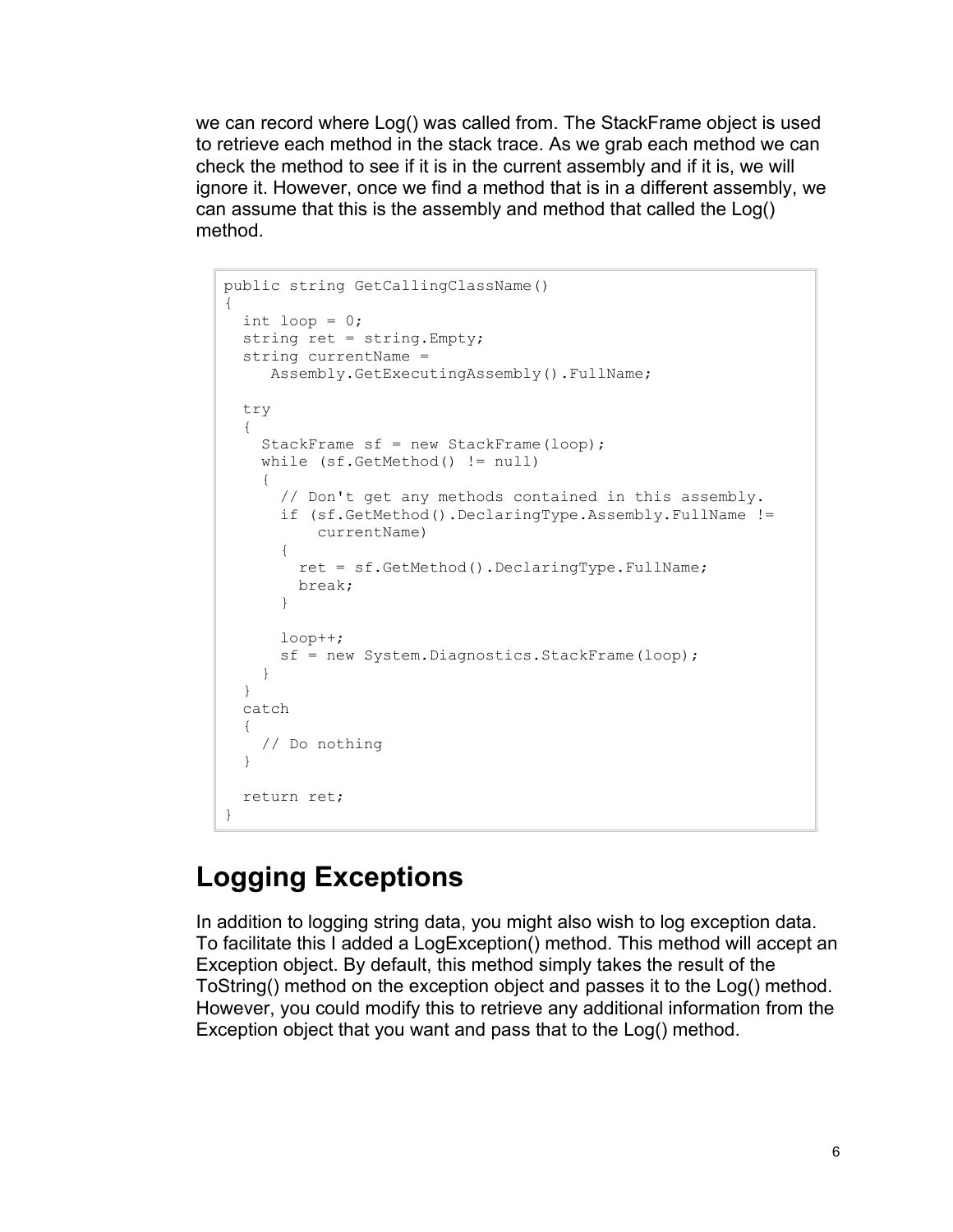```
try
{
 decimal ret = 10;
 ret = ret / 0;
}
catch (Exception ex)
{
   PDSALoggingManager.Instance.LogException(ex);
}
```
A second overload of the LogException() method allows you to pass in additional information as a generic Dictionary object just like the original Log() method allows.

```
decimal ret = 10:
try
{
 ret = ret / 0;
}
catch (Exception ex)
{
  Dictionary<string, string> extra = 
     new Dictionary<string, string>();
 extra.Add("StackTraceFromException", ex.StackTrace);
 extra.Add("ret variable", ret.ToString());
  PDSALoggingManager.Instance.LogException(ex, extra);
}
```
Here is the output from logging the exception:

```
'Exception' log entry written on 5/22/2012 4:10:15 PM, 
  from class: 'SL_Log.MainPage'
   System.DivideByZeroException: Attempted to divide by zero.
   at System.Decimal.FCallDivide(Decimal& d1, Decimal& d2)
  at System. Decimal.op Division(Decimal d1, Decimal d2)
  at SL Log.MainPage.btnLogException Click(Object sender,
     RoutedEventArgs e)
```
#### **Getting the Log from your User**

Once you have logged the data, you might want to get that information. The obvious choice would be to pass the complete log information to a WCF service. I am not presenting that choice in this sample due to space. However, one thing you need to consider is what if your user cannot access the WCF service for some reason? In this case you should have a backup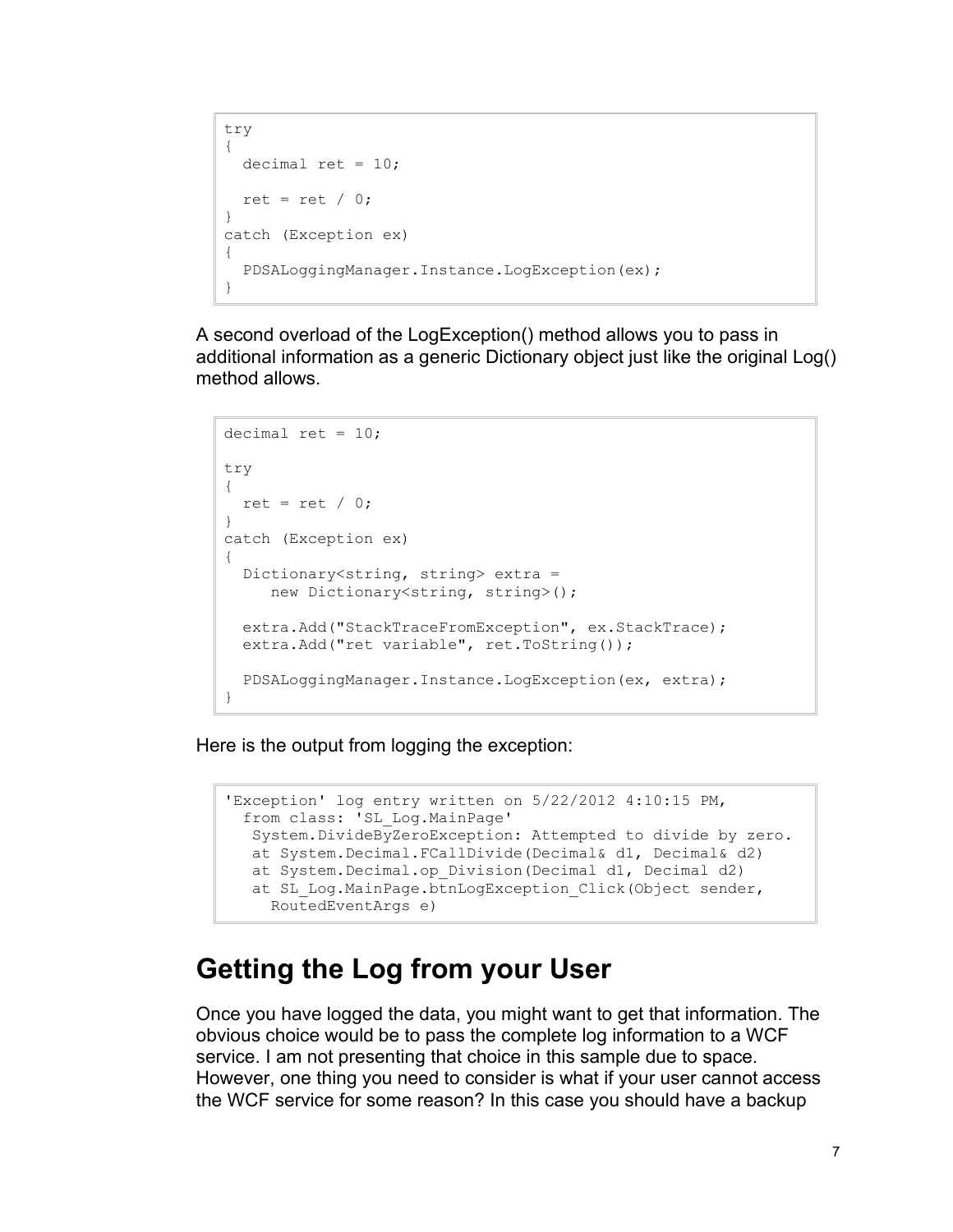plan. Two options you might consider are one, give the user a button they can click on that will copy the log to the clipboard, and two, another button that they can use to save the log data to a file on their computer. First, here is the code you would write to copy the log to the clipboard.

```
try
{
  Clipboard.SetText(PDSALoggingManager.Instance.ReadLog());
}
catch
{
  MessageBox.Show("Can't copy to the Clipboard.");
}
```
The ReadLog() method returns the data from the TheLog property, or if that is empty, will read the data from the isolated storage file. Next, you could read the log data and pass that to a method that will prompt the user to enter the name and location on their hard drive where to store the log data.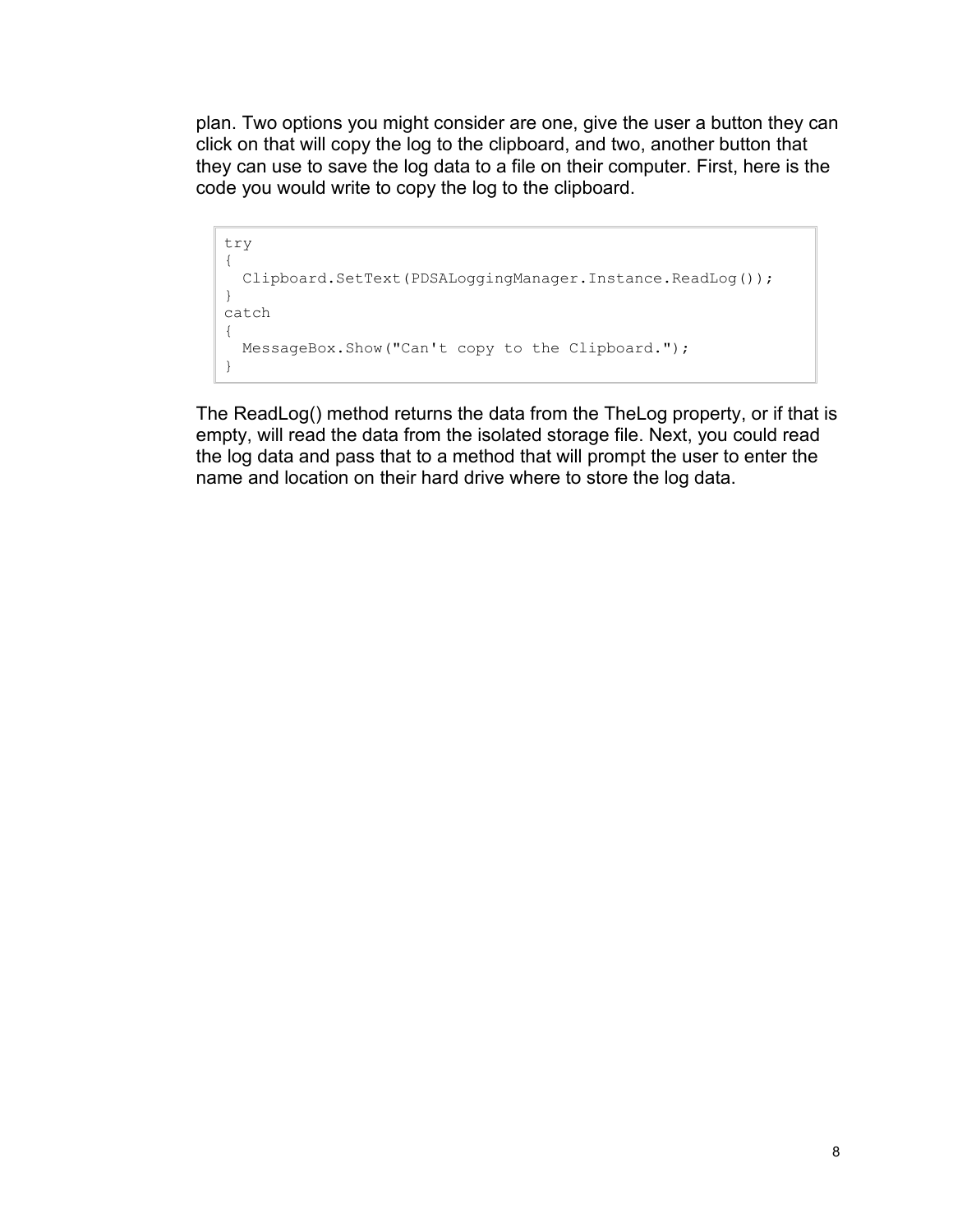```
private void btnSaveToFile Click(object sender,
RoutedEventArgs e)
{
   SaveToFile(PDSALoggingManager.Instance.ReadLog());
}
private void SaveToFile(string contents)
{
   SaveFileDialog sfd = null;
   try
   {
     sfd = new SaveFileDialog();
     sfd.DefaultExt = "txt";
     sfd.Filter = "Log Files (*.log)|*.log|
                   All Files (*.*)|*.*";
     sfd.FilterIndex = 1;
     bool? result = sfd.ShowDialog();
     if (result.HasValue && result == true)
     {
       using (StreamWriter sw = 
               new StreamWriter(sfd.OpenFile()))
       {
         sw.Write(contents);
         sw.Close();
       }
     }
   }
   catch (Exception ex)
   {
    MessageBox.Show(ex.Message);
   }
}
```
After storing this file on their hard drive, they could then attach that file to an email and send the log data to you.